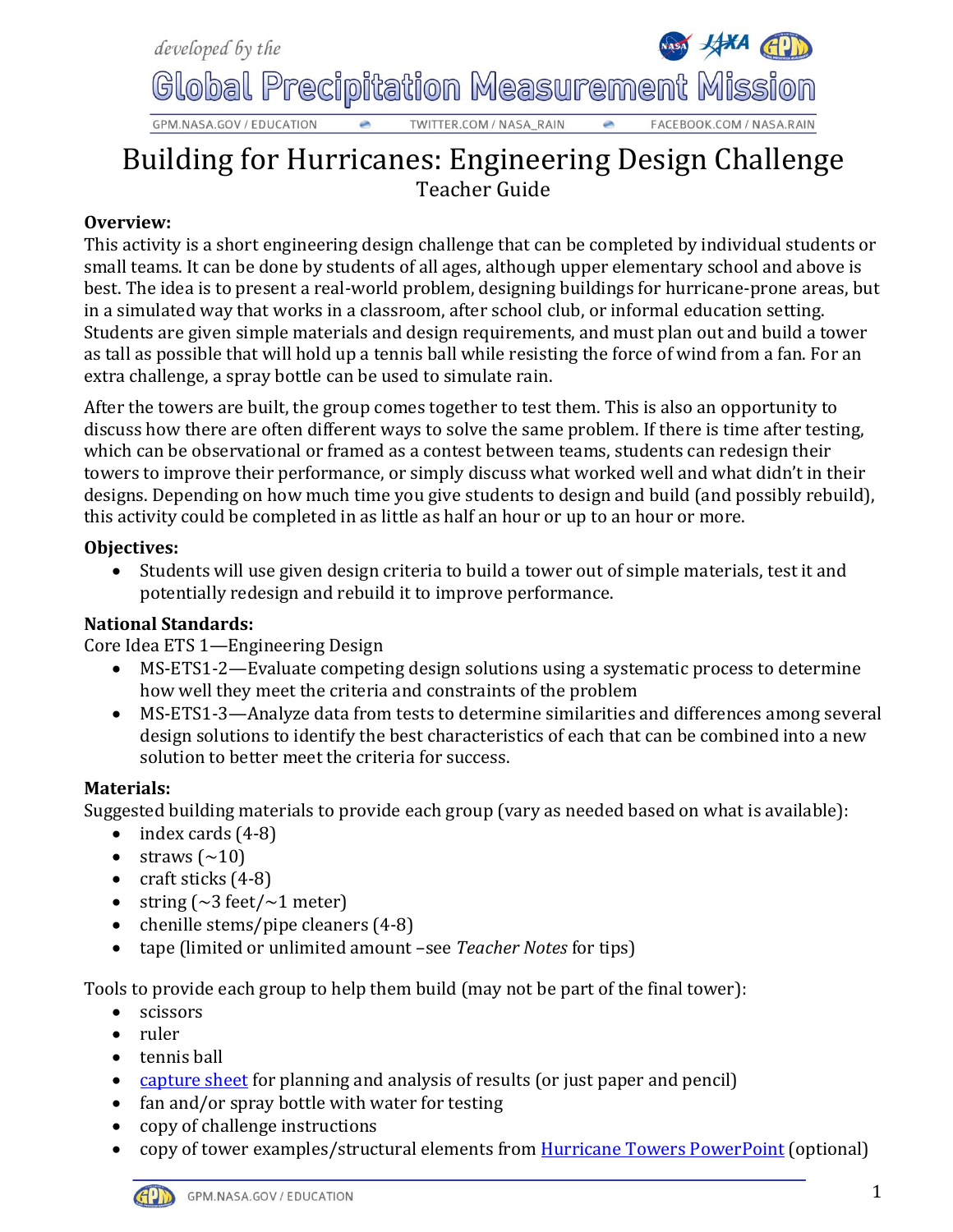

#### **Teacher Notes:**

- The accompanying PowerPoint presentation, [Hurricane Towers PP,](http://gpm.nasa.gov/education/sites/default/files/interactive_files3/Hurricane%20Towers%20PP.pdf) outlines the instructions and gives a few examples of actual towers and structural components. It could be projected on a screen, or a copy made for each group.
- Instead of tape, consider giving each group part of a sheet of sticky mailing labels. They are easier to have ready to hand out to multiple groups (such as in pre-made supply bins), and ensure that each group gets the same exact same quantity if you are framing it as a competition. Alternatively, to make the challenge a bit easier, you could give each group a roll of tape and allow them to use as much as they'd like.
- For testing, ensure all towers are placed the same distance away from the fan—about a foot works well for most fans. If you are going to simulate rain with a spray bottle, you may want to do the testing outside, or put down plastic sheeting. Make sure to remind students that they will have to move their tower to the testing site, so it must be able to be moved (i.e. not taped down to the table).
- Be sure to remind the students that the height of the tower is measured from the ground to the bottom of the tennis ball as specified in the directions. This prevents designs that sit the tennis ball on the ground and built a tower around it, which defeats part of the purpose of the design challenge: to support weight. Also, this means that antenna-like protuberances on the top won't add to their height value. You can choose to allow them to attach tape to the tennis ball or just rest it on or in the tower—just be sure to specify which ahead of time.
- If you wish to make this a competition, here are a few possibilities for scoring:
	- o With a single-speed fan, multiply the height of the tower (measured to the bottom of the tennis ball) times the amount of time the tower stands before collapsing or blowing over.
	- o With a variable speed fan, you can start on the lowest speed and after a fixed period of time turn up the fan to the next level, then after the same length of time to the third level. The score could then be the level of the fan times the height times the amount of time withstood at the highest power the fan was on before the tower blew over or collapsed. For example, a tower that is 20 cm tall and stood for 15 seconds at level 2 (medium) power before collapsing would score  $2 * 20 * 15 = 600$  points.

For either of the above options, you will probably want to determine ahead of time a maximum amount of time you will leave the tower in front of the fan—say 30 to 45 seconds. If several towers achieve that maximum, the tallest one wins!

### **Additional Resources:**

- This activity is adapted from PBS Kids Design Squad: High Rise. The site has other interesting design challenges to check out. [http://pbskids.org/designsquad/parentseducators/resources/high\\_rise.html](http://pbskids.org/designsquad/parentseducators/resources/high_rise.html)
- A similar activity using newspaper can be found here: [http://www.pbs.org/wgbh/buildingbig/educator/act\\_tower\\_ei.html](http://www.pbs.org/wgbh/buildingbig/educator/act_tower_ei.html)
- For examples of different types and parts of structures, as well as additional activity ideas, visit: [http://www.technologystudent.com/struct1/struindex.htm.](http://www.technologystudent.com/struct1/struindex.htm) On their list, numbers 36 [\(frames\)](http://www.technologystudent.com/struct1/frame1.htm), 37 [\(sections and beams\)](http://www.technologystudent.com/struct1/beam1.htm) and 38 [\(struts and ties\)](http://www.technologystudent.com/struct1/strut1.htm) may be especially useful.